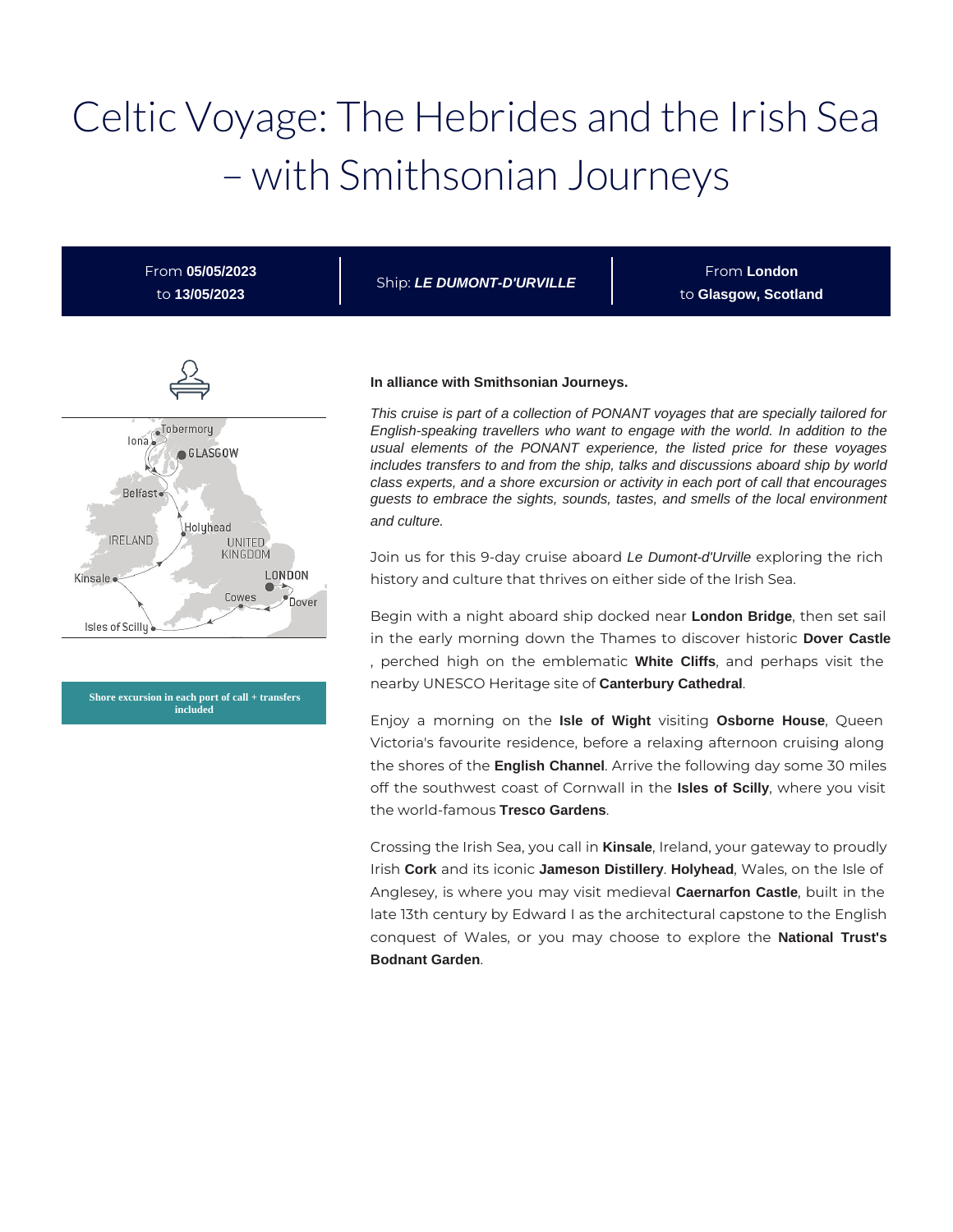**Belfast**, Northern Ireland's dynamic capital, is home to **Titanic Belfast** , a state-of-the-art museum on the site of the yard where the ill-fated ship was built. It is also your opportunity to experience the spectacular unspoiled scenery of the **Antrim Coast** and the famed **Giant's Causeway** of over 40,000 interlocking, hexagonal columns, formed by the cooling of molten lava some six million years ago.

Your final full day is spent exploring the fabled **Hebrides**, beginning with the mystical **abbey** of the **Isle of Iona**, home to the first Christian settlement in Scotland. Next, you will proceed to **Duart Castle**, ancestral home of Clan Maclean on the **Isle of Mull**, and ending in the charming fishing port of **Tobermory**, whose distillery produces a renowned single malt scotch whisky.

Your voyage comes to an end in **Glasgow**, Scotland's modern cultural capital.



The information in this document is valid as of 06/07/2022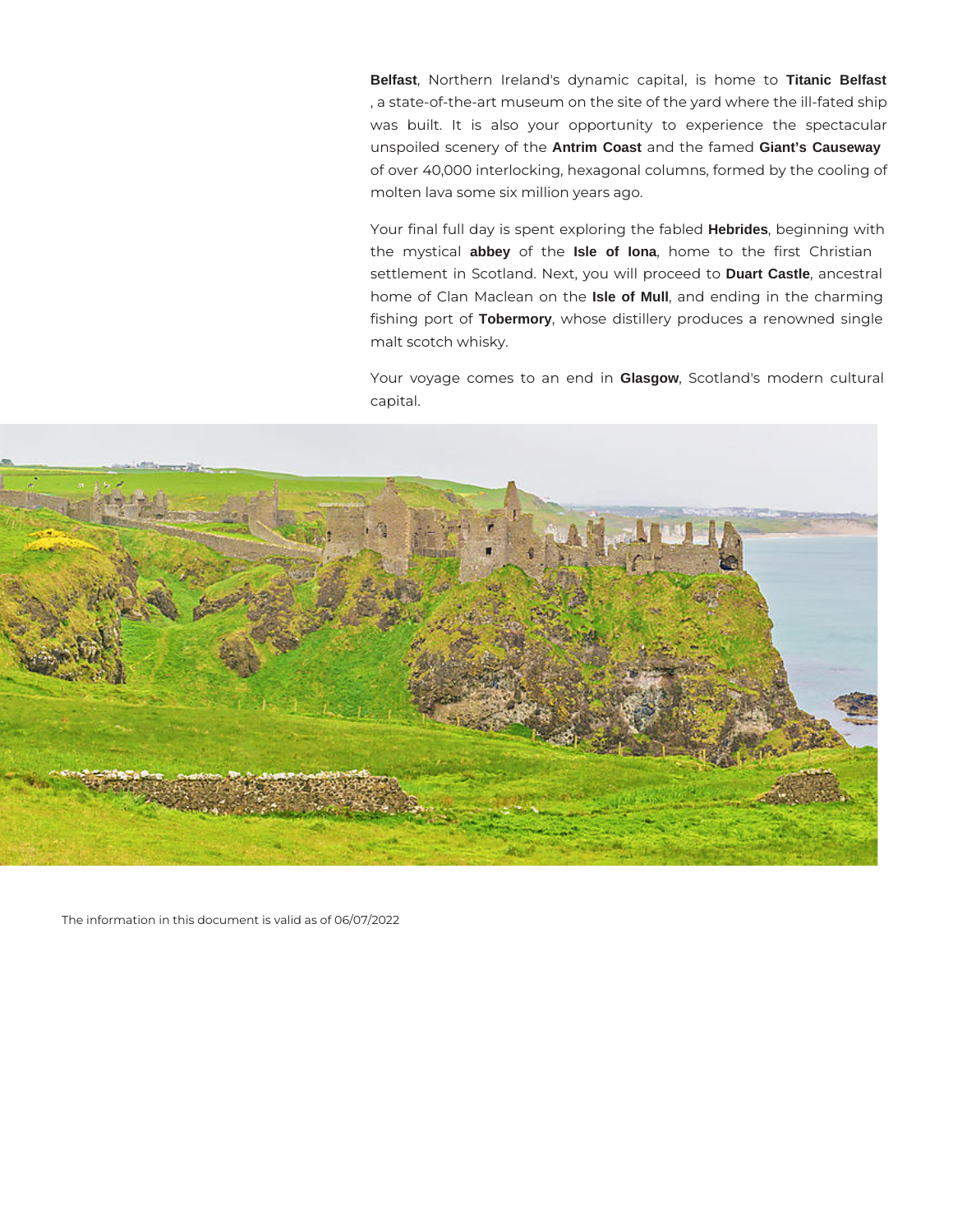## Celtic Voyage: The Hebrides and the Irish Sea – with Smithsonian Journeys **YOUR STOPOVERS :**

#### **LONDON**

Embarkation 05/05/2023 from 16:00 to 17:00 Departure 05/05/2023 at 23:59

The main residence of the British monarch, financial hub and seat of British government, **London** is the economic and cultural heart of the country. A city of contrasts, attached to its traditions while buzzing with modernity, the capital of the United Kingdom has countless historic districts and notable sites to explore. From Hyde Park to the City through Westminster and Trafalgar Square, get ready to take on London s frenetic tempo. In between a visit to the **National** Gallery, a stroll through Covent Garden and a trip to Tower Bridge, you can take a quiet breather in one of London s many beautiful parks and gardens.

#### **DOVER**

Arrival 06/05/2023 midday Departure 06/05/2023 early evening

Located in **Kent County** on the edge of the English Channel, 35 km away from the French coast and Cap Gris-Nez, **Dover** is the United Kingdom town nearest to France. As the main transit port between the two sides of the English Channel, it is the "**Gateway to England**". Dover is famous for its impressive white cliffs, which have inspired many a poet and playwright. Majestically facing mainland Europe, they offer the possibility of a spectacular clifftop walk. Impregnable and perched on a hill overlooking the Channel in the city's north-east, **Dover Castle** dominates the city. You will find its network of underground tunnels very interesting.

#### **COWES**

Arrival 07/05/2023 early morning Departure 07/05/2023 early afternoon

Located on the north coast of the Isle of Wight, across from the shores of the port cities of Portsmouth and Southampton, **Cowes** will win you over with its easy lifestyle, its heritage, verdant landscapes, craggy cliffs, and the crystal-clear waters of the Solent, the stretch of sea separating the island from mainland England. Many have succumbed to the charms of this pristine jewel. This includes **Queen Victoria**, who, captivated by this natural and authentic setting, had her summer residence built there in 1847: **Osborne House**, an architectural gem that is now one of the symbols of the town. A shipbuilding centre and the cradle of sailing, Cowes welcomes one of the largest regattas in the world every year during Cowes Week, an event gathering some 10,000 skippers and more than a thousand boats.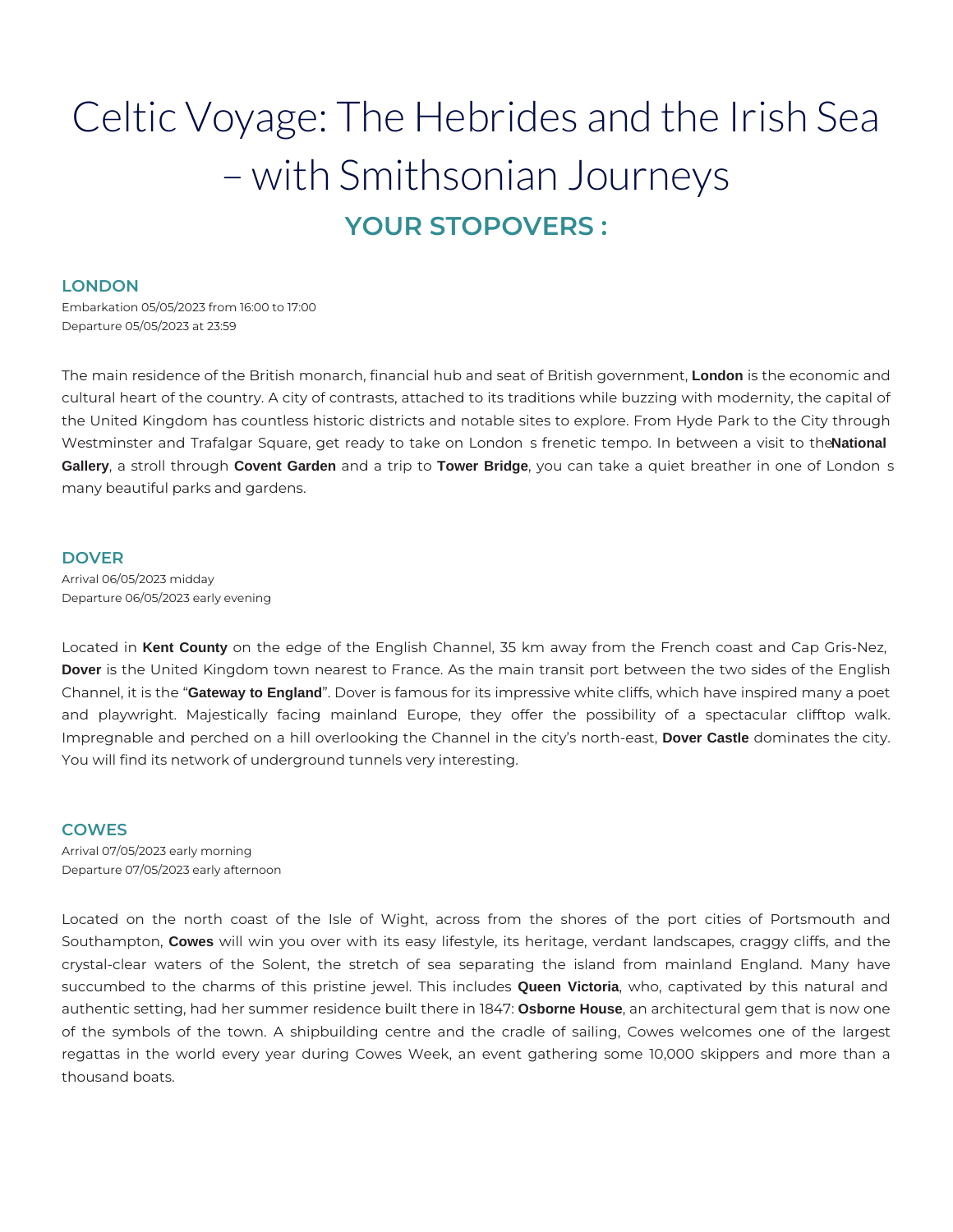#### **ISLES OF SCILLY**

Arrival 08/05/2023 midday Departure 08/05/2023 late afternoon

Nestling in the clear waters of the Atlantic Ocean, at the south west tip of Cornwall, the **Isles of Scilly** form a small British island chain whose climate, landscapes and lifestyle are unlike any other and seem to have come straight from an Enid Blyton story. Here, everything resembles a tropical paradise. The long sandy beaches run alongside lush green meadows teeming with semi-exotic flowers, whilst the ruins of ancient castles loom from the tops of the hills. Veritable havens of peace that inspired the legendary Avalon of King Arthur, they are today listed as an Area of Outstanding Natural Beauty and the rugged coastline plays host to wildlife that is as varied as it is exceptional, including the very rare Atlantic grey seal.

### **KINSALE**

Arrival 09/05/2023 early morning Departure 09/05/2023 early afternoon

Considered Ireland's most beautiful village, **Kinsale** will captivate you with its sublime natural landscapes and rich cultural heritage. Located at the mouth of the Bandon River in County Cork, this charming little port is home to **picturesque streets lined with colourful houses, art galleries and theatres,** as well as to a 17th-century fort. Not far away, perched on a rocky promontory, stands the **Old Head of Kinsale Lighthouse**: still in operation today, it has magnificent views over the Atlantic Ocean.

#### **HOLYHEAD, WALES**

Arrival 10/05/2023 early morning Departure 10/05/2023 early evening

In the north of Wales and in the west of the captivating Isle of Anglesey, succumb to the charms of the enchanting small port town of Holyhead. Often called "the mother of Wales" due to its importance in history, Holyhead is a paradise for anyone with a passion for natural landscapes and heritage. They will love exploring the town's many historical landmarks, among other sites. Among these is Holyhead's 13th-century church, **St Cybi's Church**, nestling right in the middle of the Roman citadel. Finally, you will be able to admire one of the symbols of the town: South Stack Lighthouse, built in 1809. As you pass near the lighthouse, you might have the chance to marvel at numerous species of seabirds, including **guillemots** and **razorbills**.

## **BELFAST, NORTHERN IRELAND**

Arrival 11/05/2023 early morning Departure 11/05/2023 early evening

The capital city of Northern Ireland is located on the very tip of Belfast Lough, in the north-east of the Emerald Isle. Along the waterfront, the building shaped like a fragmented liner is non other than the Titanic Belfast, a homage to the famous transatlantic liner, with full-scale reconstructions making for an insightful experience of the Belle Epoque. In the historical centre, you'll also travel back in time when you see the majestic Edwardian columns of the City Hall, and the imposing neo-gothic towers of Queen's University for example. The carved wooden façades of the Victorian